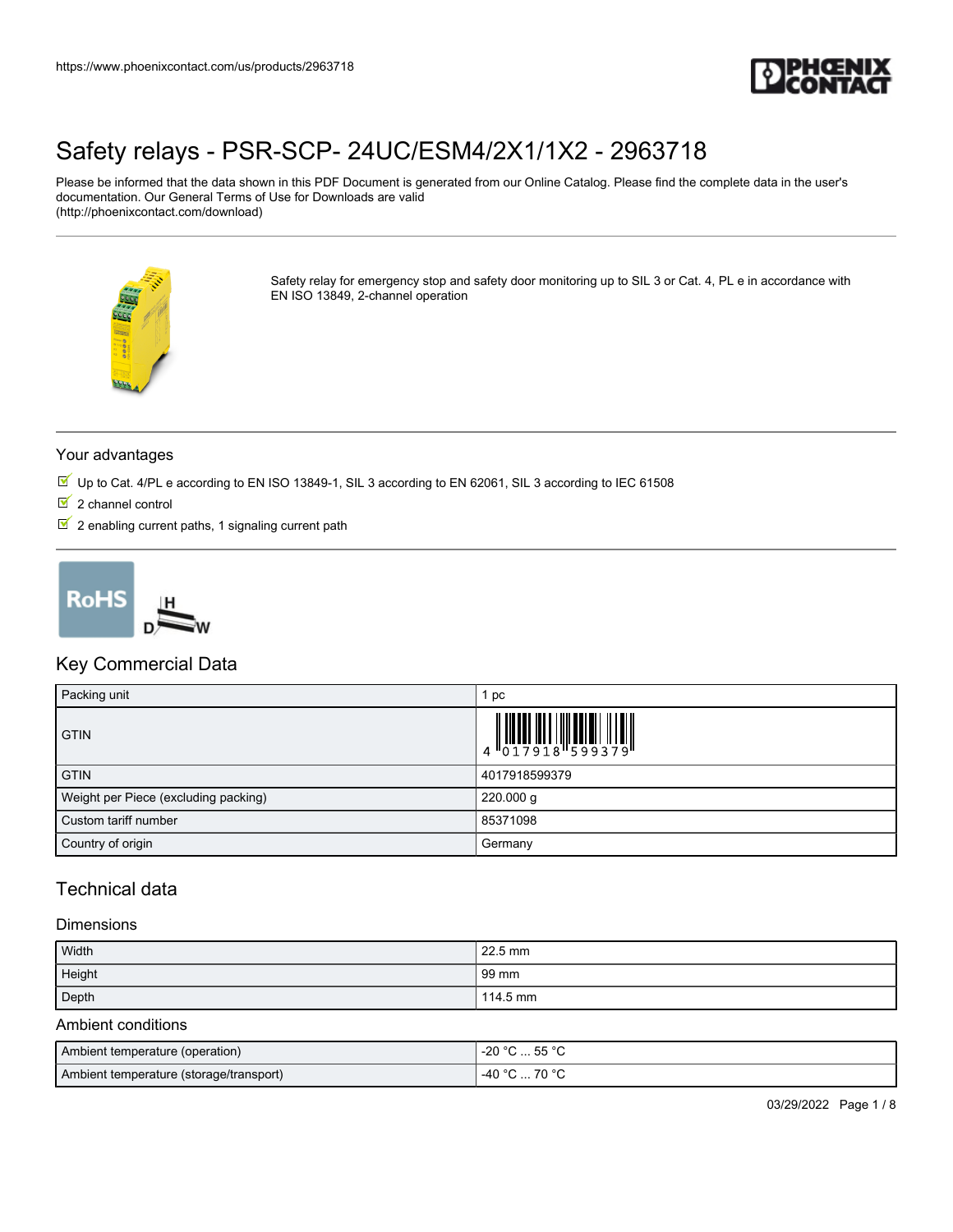

### Technical data

#### Ambient conditions

| $\leq$ 2000 m (Above sea level)                          |
|----------------------------------------------------------|
|                                                          |
| 24 V AC/DC                                               |
| 0.851.1                                                  |
| 140 mA AC                                                |
| 65 mA DC                                                 |
| approx. 24 V DC                                          |
| 20 ms (Monitored/manual start)                           |
| 45 ms (single-channel)                                   |
| 10 ms (two-channel)                                      |
| $^{\circ}$                                               |
| 1 <sub>s</sub>                                           |
| Green LED                                                |
| Green LED                                                |
| Surge protection Suppressor diode                        |
| approx. 50 $\Omega$ (Input and start circuits at $U_N$ ) |
|                                                          |

#### Output data

| Contact type                                 | 2 enabling current paths                |
|----------------------------------------------|-----------------------------------------|
|                                              | 1 signaling current path                |
| Contact material                             | AgSnO <sub>2</sub> , $+$ 0.2 $\mu$ m Au |
| Maximum switching voltage                    | 250 V AC/DC                             |
| Minimum switching voltage                    | 15 V AC/DC                              |
| Limiting continuous current                  | 6 A (N/O contact)                       |
| Maximum inrush current                       | 6 A                                     |
| Inrush current, minimum                      | 25 mA                                   |
| Sq. Total current                            | 72 $A^2$ ( $I_{TH}^2 = I_1^2 + I_2^2$ ) |
| Interrupting rating (ohmic load) max.        | 144 W (24 V DC, $\tau$ = 0 ms)          |
|                                              | 288 W (48 V DC, $\tau$ = 0 ms)          |
|                                              | 77 W (110 V DC, $\tau$ = 0 ms)          |
|                                              | 88 W (220 V DC, $\tau$ = 0 ms)          |
|                                              | 1500 VA (250 V AC, $\tau$ = 0 ms)       |
| Maximum interrupting rating (inductive load) | 48 W (24 V DC, $\tau$ = 40 ms)          |
|                                              | 40 W (48 V DC, $\tau$ = 40 ms)          |
|                                              | $35 W (110 V DC, \tau = 40 ms)$         |
|                                              | 35 W (220 V DC, $\tau$ = 40 ms)         |
| Switching capacity min.                      | 0.4W                                    |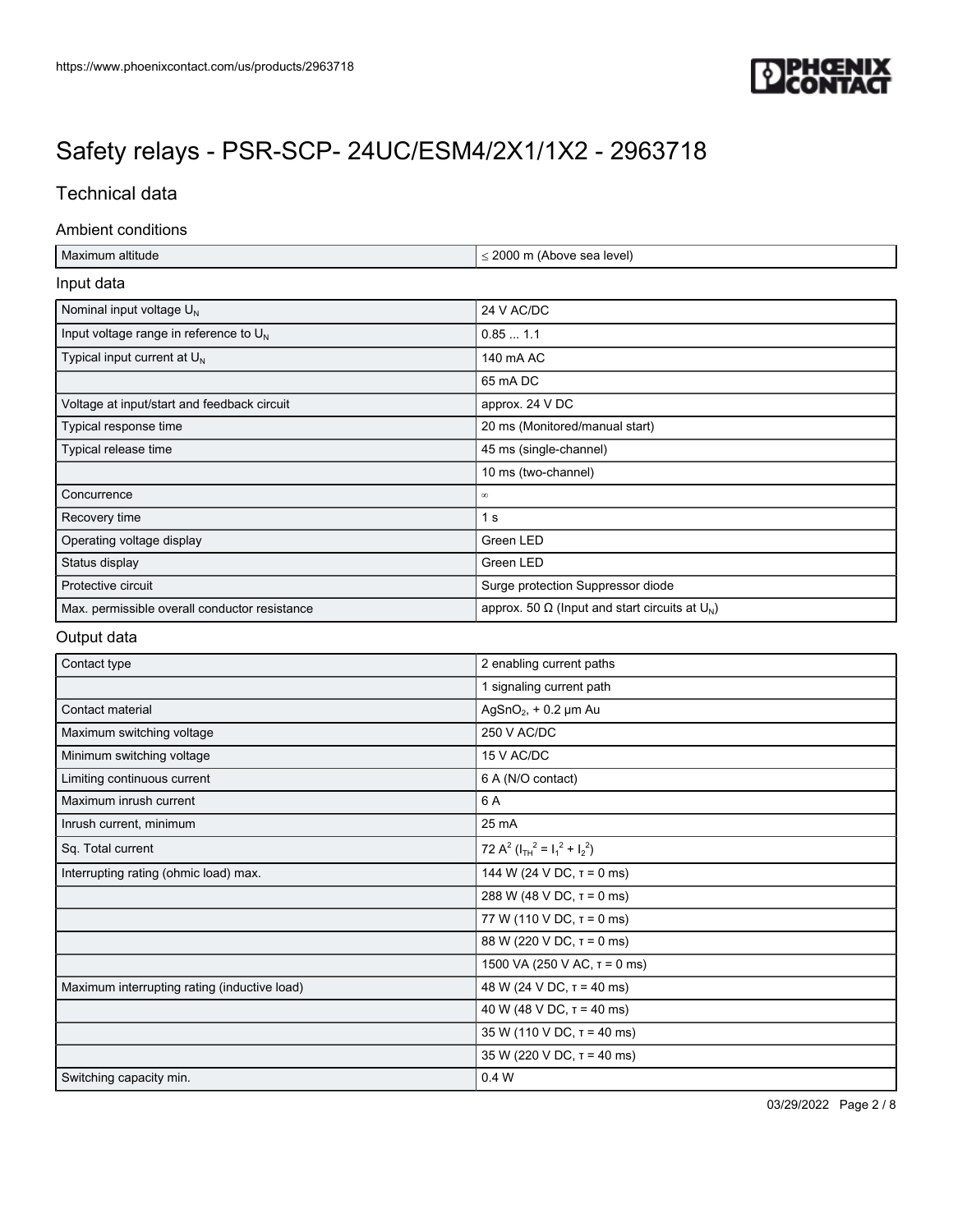

### Technical data

#### Output data

| Mechanical service life           | approx. $107$ cycles            |
|-----------------------------------|---------------------------------|
| Switching capacity (360/h cycles) | 6 A (24 V DC)                   |
|                                   | 5 A (230 V AC)                  |
| Output fuse                       | 10 A gL/gG NEOZED (N/O contact) |
|                                   | 6 A gL/gG NEOZED (N/C contact)  |

#### **General**

| Relay type                                  | Electromechanical relay with force-guided contacts in accordance with<br>IEC/EN 61810-3 |
|---------------------------------------------|-----------------------------------------------------------------------------------------|
| Nominal operating mode                      | 100% operating factor                                                                   |
| Net weight                                  | 192.1 g                                                                                 |
| Mounting position                           | any                                                                                     |
| Mounting type                               | DIN rail mounting                                                                       |
| Degree of protection                        | <b>IP20</b>                                                                             |
| Min. degree of protection of inst. location | <b>IP54</b>                                                                             |
| Housing material                            | Polyamide                                                                               |
| Housing color                               | yellow                                                                                  |

#### Connection data

| Connection method                | Screw connection                           |
|----------------------------------|--------------------------------------------|
| pluggable                        | Yes                                        |
| Conductor cross section solid    | $10.2$ mm <sup>2</sup> 2.5 mm <sup>2</sup> |
| Conductor cross section flexible | $10.2$ mm <sup>2</sup> 2.5 mm <sup>2</sup> |
| Conductor cross-section AWG      | 2412                                       |
| Stripping length                 | 7 mm                                       |
| Screw thread                     | M3                                         |

#### Safety-related characteristic data

| Stop category in accordance with IEC 60204 | C                       |
|--------------------------------------------|-------------------------|
| Designation                                | IEC 61508 - High demand |
| Safety Integrity Level (SIL)               | 3                       |
| Designation                                | IEC 61508 - Low demand  |
| Safety Integrity Level (SIL)               | 3                       |
| Designation                                | EN ISO 13849            |
| Performance level (PL)                     | e                       |
| Category                                   | 4                       |
| Designation                                | EN 62061                |
| Safety Integrity Level (SIL)               | 3                       |

Standards and Regulations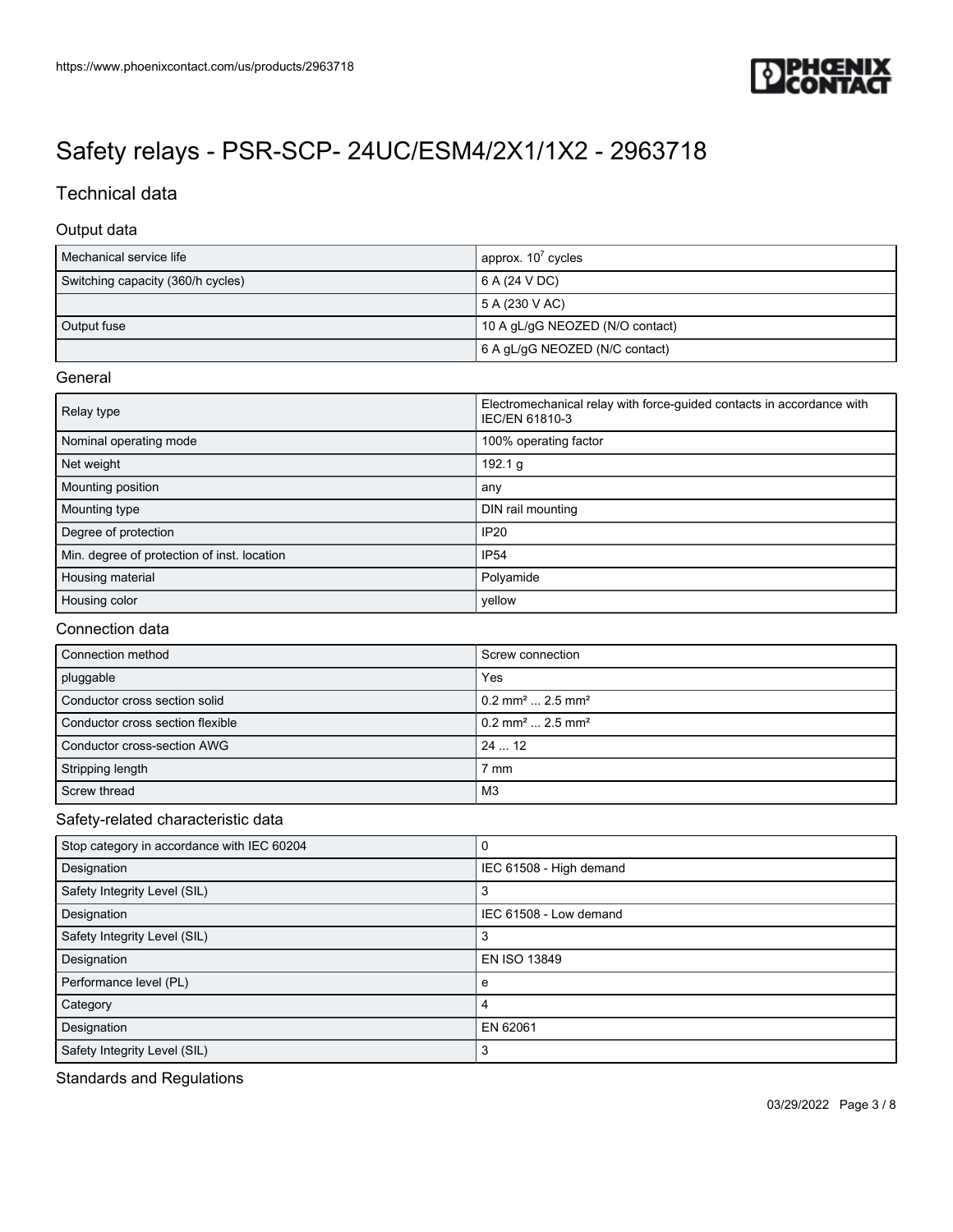

### Technical data

#### Standards and Regulations

| Designation                    | Air clearances and creepage distances between the power circuits |
|--------------------------------|------------------------------------------------------------------|
| Standards/regulations          | DIN EN 50178/VDE 0160                                            |
| Rated insulation voltage       | 250 V                                                            |
| Rated surge voltage/insulation | 6 kV / Safe isolation, increased insulation                      |
| Degree of pollution            |                                                                  |
| Overvoltage category           | Ш                                                                |
| Shock                          | 15g                                                              |
| Vibration (operation)          | 10 Hz  150 Hz, 2g                                                |

#### Environmental Product Compliance

| REACh SVHC | Lead 7439-92-1                                                                                           |
|------------|----------------------------------------------------------------------------------------------------------|
| China RoHS | Environmentally Friendly Use Period = 50 years                                                           |
|            | For details about hazardous substances go to tab "Downloads", Category<br>l "Manufacturer's declaration" |

### Drawings

Circuit diagram



Block diagram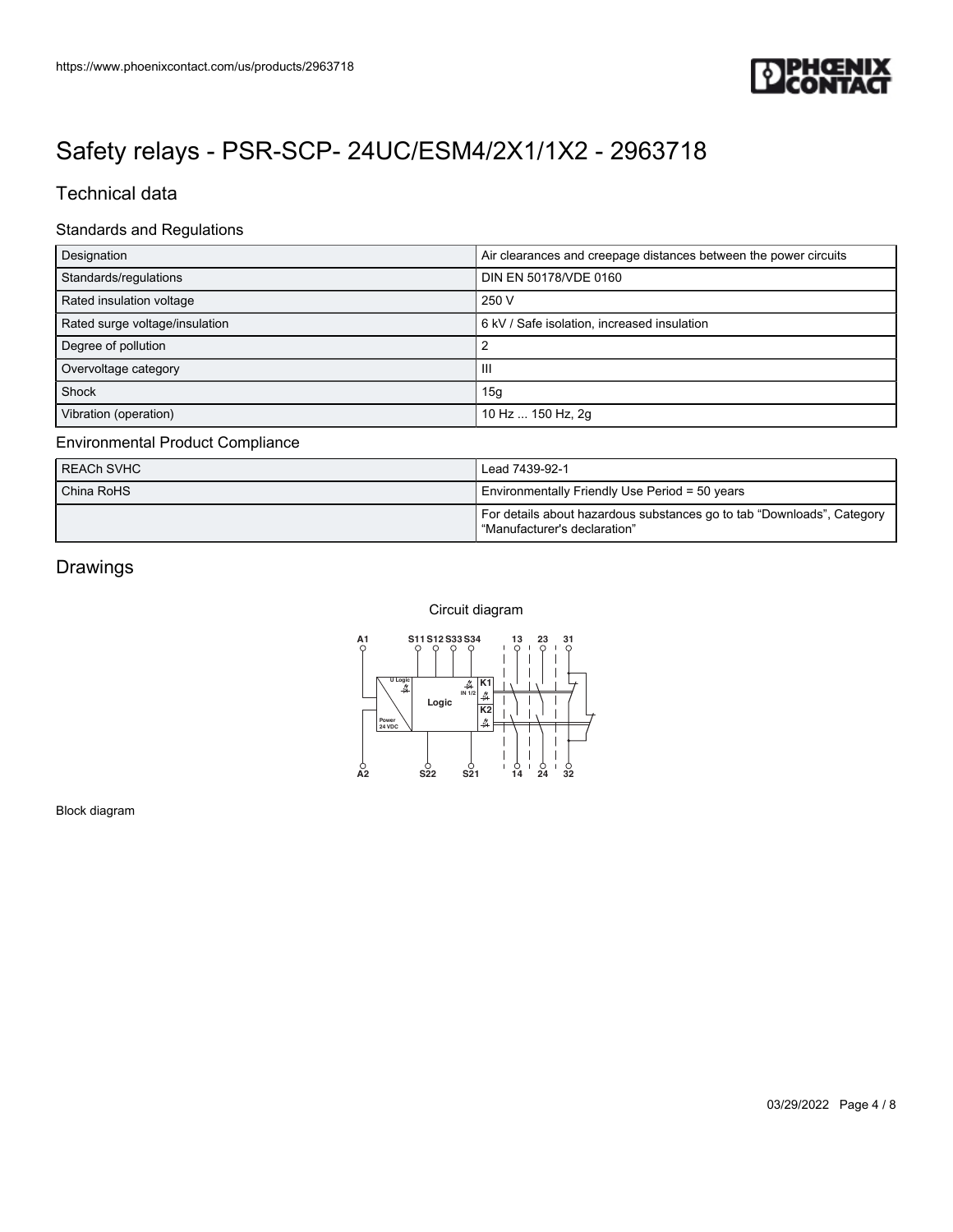



Single-channel emergency stop monitoring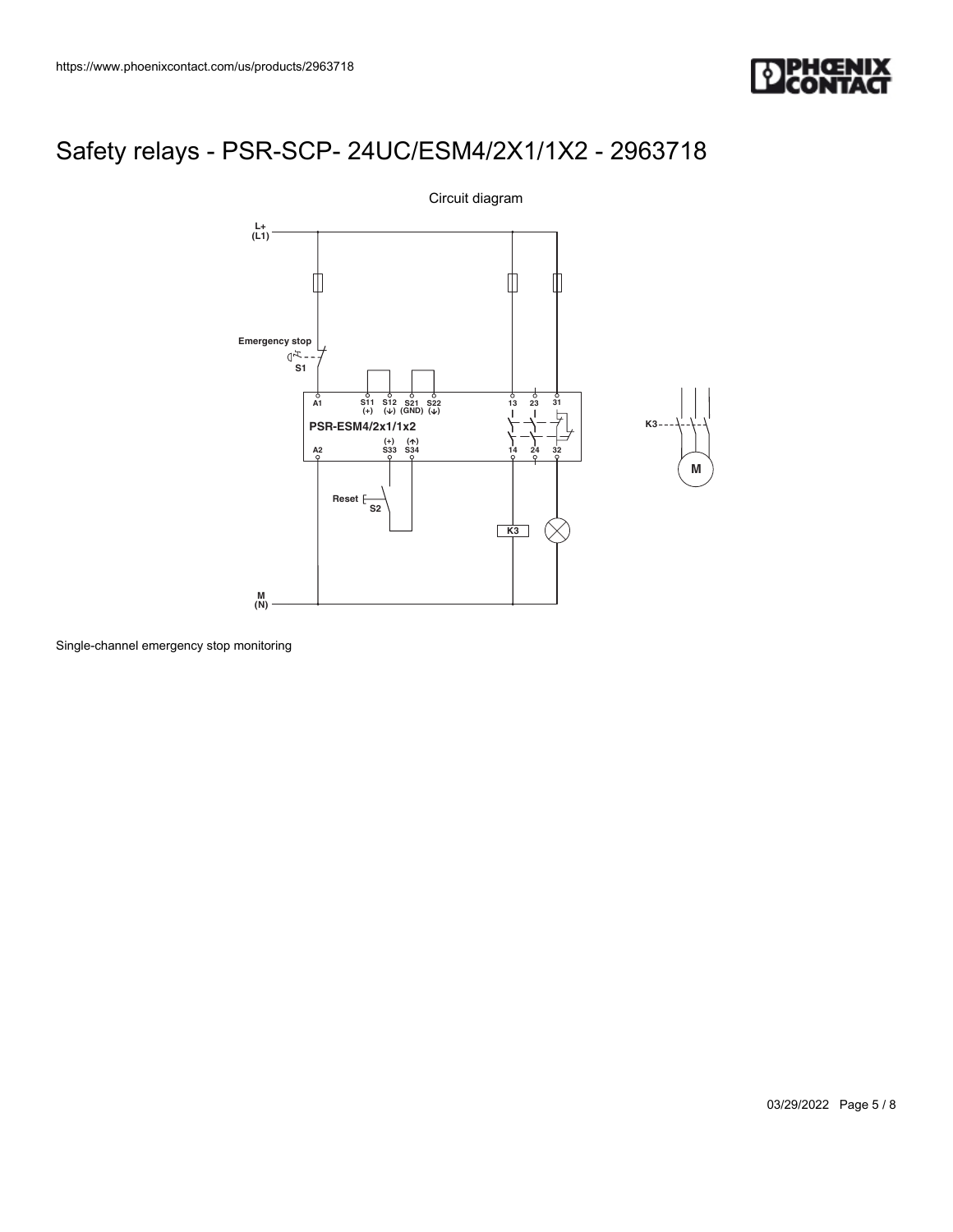



Two-channel emergency stop monitoring

### **Classifications**

eCl@ss

| eCl@ss 10.0.1 | 27371819 |
|---------------|----------|
| eCl@ss 11.0   | 27371819 |
| eCl@ss 4.0    | 40020600 |
| eCl@ss 4.1    | 40020600 |
| eCl@ss 5.0    | 27371900 |
| eCl@ss 5.1    | 27371900 |
| eCl@ss 6.0    | 27371800 |
| eCl@ss 7.0    | 27371819 |
| eCl@ss 9.0    | 27371819 |

#### ETIM

| ETIM 2.0        | EC000196 |
|-----------------|----------|
| ETIM 3.0        | EC001449 |
| <b>ETIM 4.0</b> | EC001449 |
| ETIM 6.0        | EC001449 |
| ETIM 7.0        | EC001449 |

03/29/2022 Page 6 / 8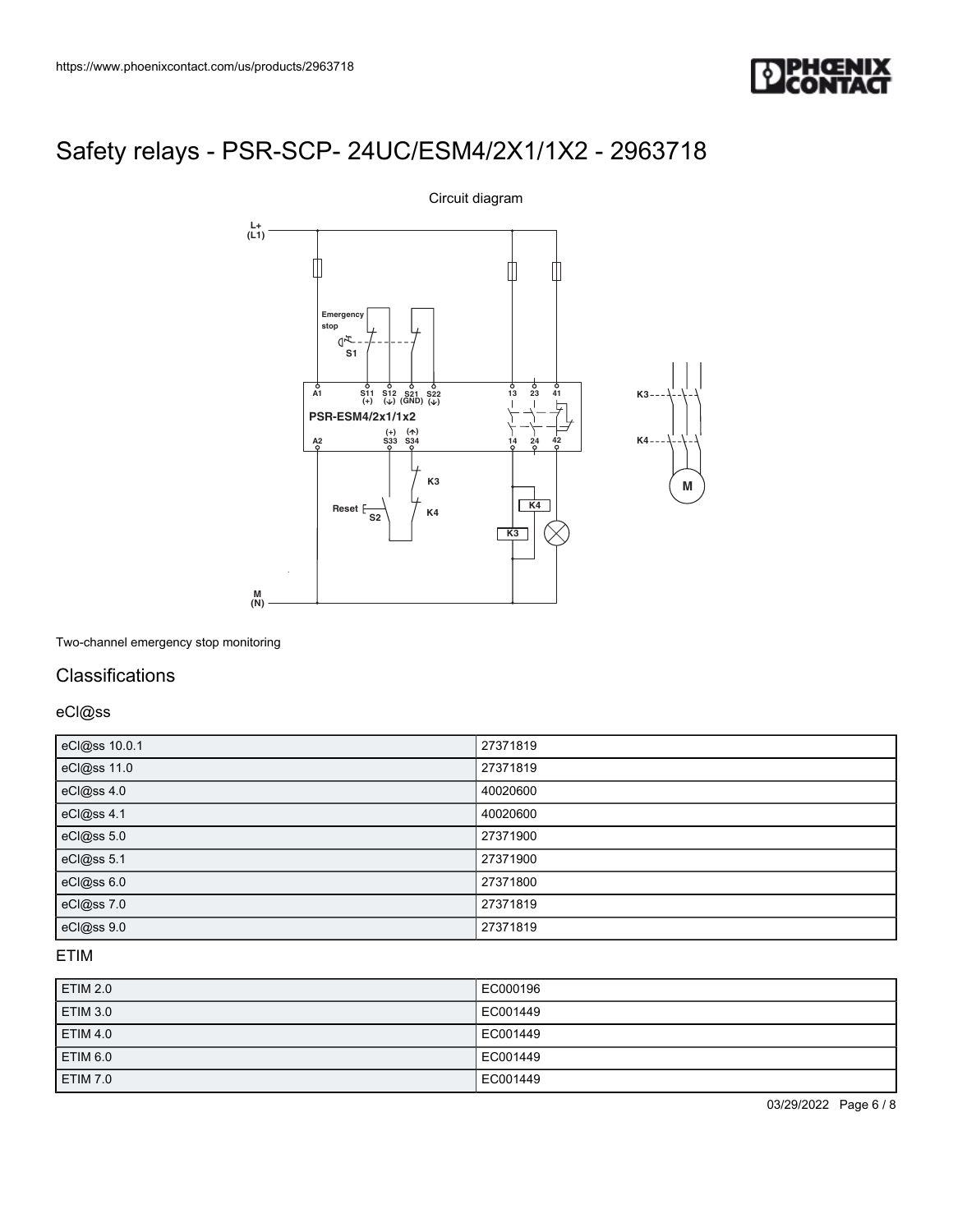

## **Classifications**

#### UNSPSC

| UNSPSC 6.01          | 30211901 |
|----------------------|----------|
| <b>UNSPSC 7.0901</b> | 39121501 |
| <b>UNSPSC 11</b>     | 39121501 |
| <b>UNSPSC 12.01</b>  | 39121501 |
| UNSPSC 13.2          | 39121501 |
| <b>UNSPSC 18.0</b>   | 39122205 |
| UNSPSC 19.0          | 39122205 |
| <b>UNSPSC 20.0</b>   | 39122205 |
| <b>UNSPSC 21.0</b>   | 39122205 |

### Approvals

#### Approvals

#### Approvals

Functional Safety / UL Listed / cUL Listed / Functional Safety / EAC / EAC / cULus Listed

#### Ex Approvals

#### Approval details

| <b>Functional Safety</b> | Functional Safety<br>Type Approved<br><b>FS</b><br>TÜVRheinland |                                                                     | 968/EZ 404.05/22  |
|--------------------------|-----------------------------------------------------------------|---------------------------------------------------------------------|-------------------|
|                          |                                                                 |                                                                     |                   |
| <b>UL Listed</b>         | (9<br><b>LISTED</b>                                             | http://database.ul.com/cgi-bin/XYV/template/LISEXT/1FRAME/index.htm | FILE E 140324     |
|                          |                                                                 |                                                                     |                   |
| cUL Listed               | $(\mathbf{U}_L)$<br><b>LISTED</b>                               | http://database.ul.com/cgi-bin/XYV/template/LISEXT/1FRAME/index.htm | FILE E 140324     |
|                          |                                                                 |                                                                     |                   |
| <b>Functional Safety</b> | Functional Safety<br>Type Approved                              |                                                                     | 01/205/0652.03/22 |

03/29/2022 Page 7 / 8